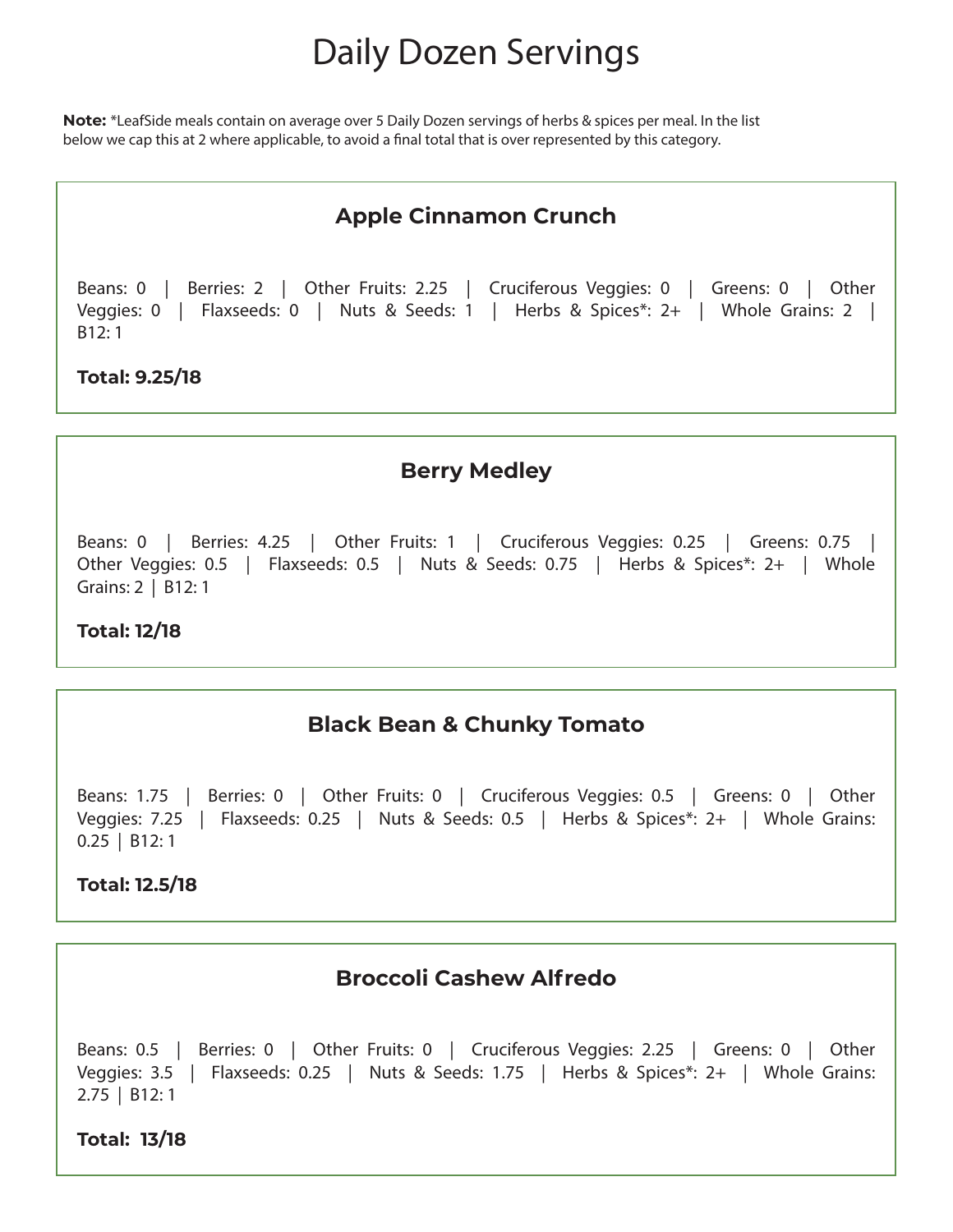# **Cacao Cherry**

Beans: 0.75 | Berries: 1.5 | Other Fruits: 1.75 | Cruciferous Veggies: 1 | Greens: 0.75 | Other Veggies: 0.25 | Flaxseeds: 0.75 | Nuts & Seeds: 0.75 | Herbs & Spices\*: 2+ | Whole Grains: 0.5 | B12: 1

**Total: 10/18**

## **Cacao Raspberry**

Beans: 0 | Berries: 1.75 | Other Fruits: 1.5 | Cruciferous Veggies: 0.25 | Greens: 0 | Other Veggies: 0 | Flaxseeds: 0 | Nuts & Seeds: 1 | Herbs & Spices\*: 2+ | Whole Grains: 2.25 | B12: 1

#### **Total: 8.75/18**

## **Creamy Forest Mushroom**

Beans: 1.5 | Berries: 0 | Other Fruits: 0.25 | Cruciferous Veggies: 0.75 | Greens: 0.25 | Other Veggies: 2 | Flaxseeds: 0.25 | Nuts & Seeds: 1.25 | Herbs & Spices\*: 2+ | Whole Grains: 2 | B12: 1

#### **Total: 10.25/18**

## **Creamy Potato Leek**

```
Beans: 0.5 | Berries: 0 | Other Fruits: 0 | Cruciferous Veggies: 2.75 | Greens: 0 | Other 
Veggies: 7 | Flaxseeds: 0 | Nuts & Seeds: 0 | Herbs & Spices*: 2+ | Whole Grains: 0 |
B12: 1
```
**Total: 12.25/18**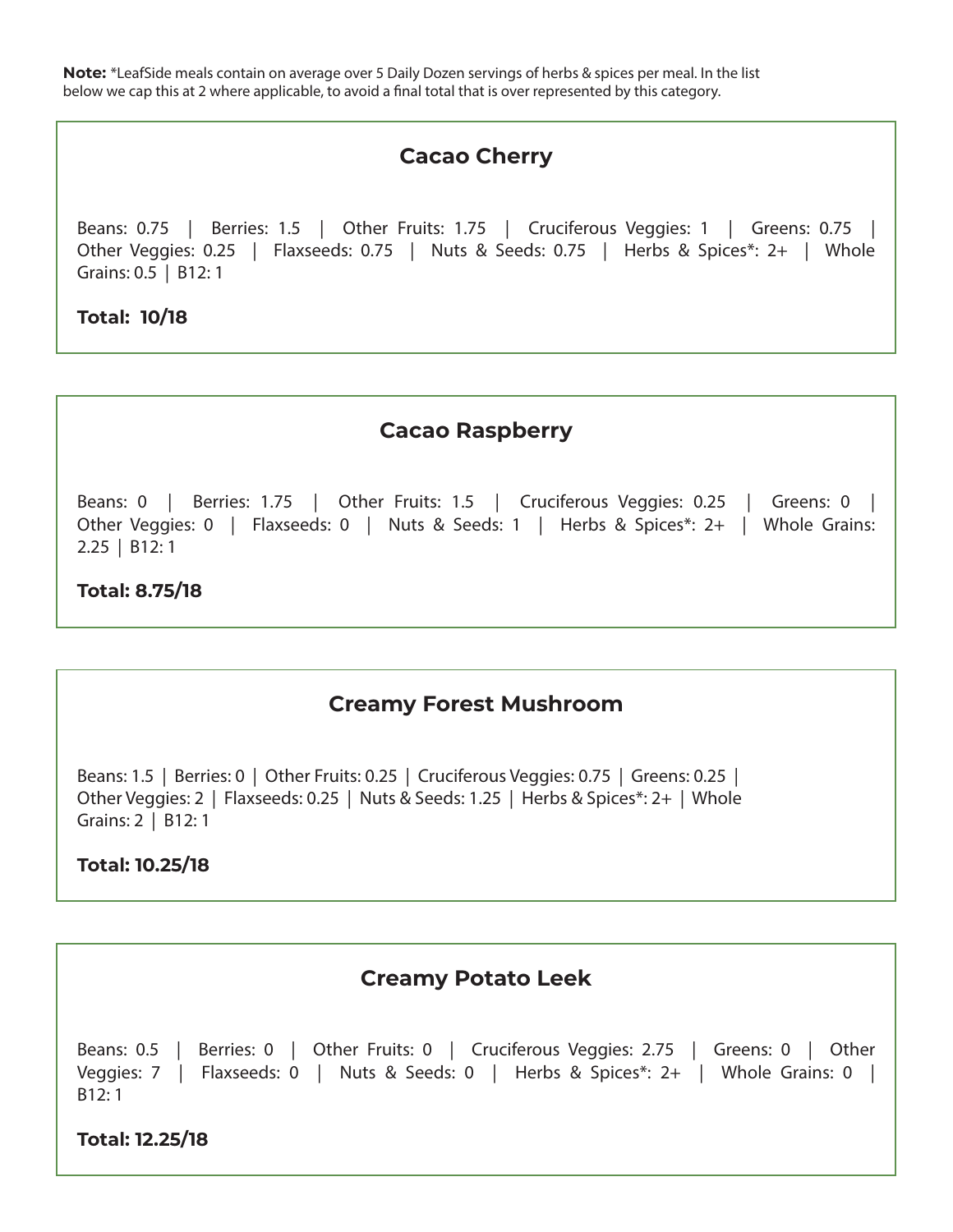# **Goji Peach Paradise**

Beans: 0.25 | Berries: 0.75 | Other Fruits: 3.5 | Cruciferous Veggies: 0 | Greens: 0 | Other Veggies: 0 | Flaxseeds: 0 | Nuts & Seeds: 0 | Herbs & Spices\*: 2+ | Whole Grains: 2 | B12: 1

#### **Total: 8.5/18**

## **Green Grail**

Beans: 0.5 | Berries: 1.5 | Other Fruits: 2.25 | Cruciferous Veggies: 1.5 | Greens: 1.75 | Other Veggies: 0 | Flaxseeds: 0.75 | Nuts & Seeds: 0.5 | Herbs & Spices\*: 2+ | Whole Grains: 0.5 | B12: 1

#### **Total: 11/18**

## **Kale Krush**

Beans: 0.75 | Berries: 0.75 | Other Fruits: 1.75 | Cruciferous Veggies: 1.5 | Greens: 0.5 | Other Veggies: 0.25 | Flaxseeds: 0.75 | Nuts & Seeds: 0.5 | Herbs & Spices\*: 2+ | Whole Grains: 0.25 | B12: 1

#### **Total: 9/18**

## **Lentil Tomato Pasta**

Beans: 2.75 | Berries: 0 | Other Fruits: 0 | Cruciferous Veggies: 0.25 | Greens: 0.75 | Other Veggies: 8.5 | Flaxseeds: 0.25 | Nuts & Seeds: 0 | Herbs & Spices\*: 2+ | Whole Grains: 0 | B12: 1

**Total: 14.5/18**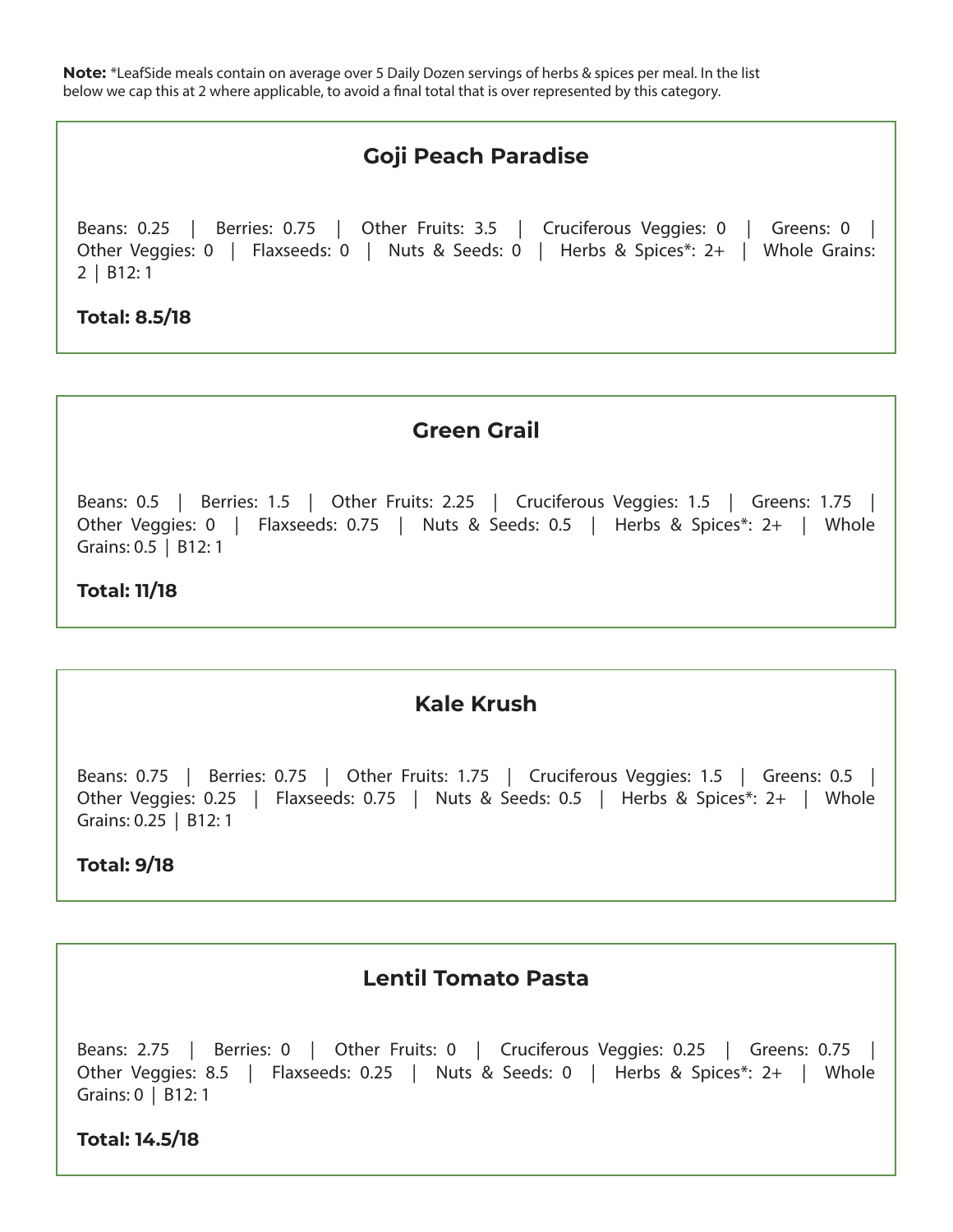# **Madras Curry**

Beans: 2.25 | Berries: 0 | Other Fruits: 0.125 | Cruciferous Veggies: 1 | Greens: 0 | Other Veggies: 4.75 | Flaxseeds: 0 | Nuts & Seeds: 0.375 | Herbs & Spices\*: 2+ | Whole Grains: 1.25 | B12: 1

## **Total: 11.75/18**

# **Mint Chip**

Beans: 0.875 | Berries: 0 | Other Fruits: 2.5 | Cruciferous Veggies: 1.25 | Greens: 0.375 | Other Veggies: 0 | Flaxseeds: 0.75 | Nuts & Seeds: 0.5 | Herbs & Spices\*: 2+ | Whole Grains: 0.375 | B12: 1

#### **Total: 9.75/18**

# **Pesto & Peppers Pasta**

Beans: 2.25 | Berries: 0 | Other Fruits: 0.25 | Cruciferous Veggies: 0 | Greens: 0 | Other Veggies: 4.75 | Flaxseeds: 0 | Nuts & Seeds: 0.75 | Herbs & Spices\*: 2+ | Whole Grains: 0 | B12: 1

## **Total: 10/18**

## **Smoky Pea**

Beans: 5.5 | Berries: 0 | Other Fruits: 0 | Cruciferous Veggies: 0 | Greens: 0 | Other Veggies: 5.5 | Flaxseeds: 0.25 | Nuts & Seeds: 0.5 | Herbs & Spices\*: 2+ | Whole Grains: 0.5 | B12: 1

#### **Total: 14.25/18**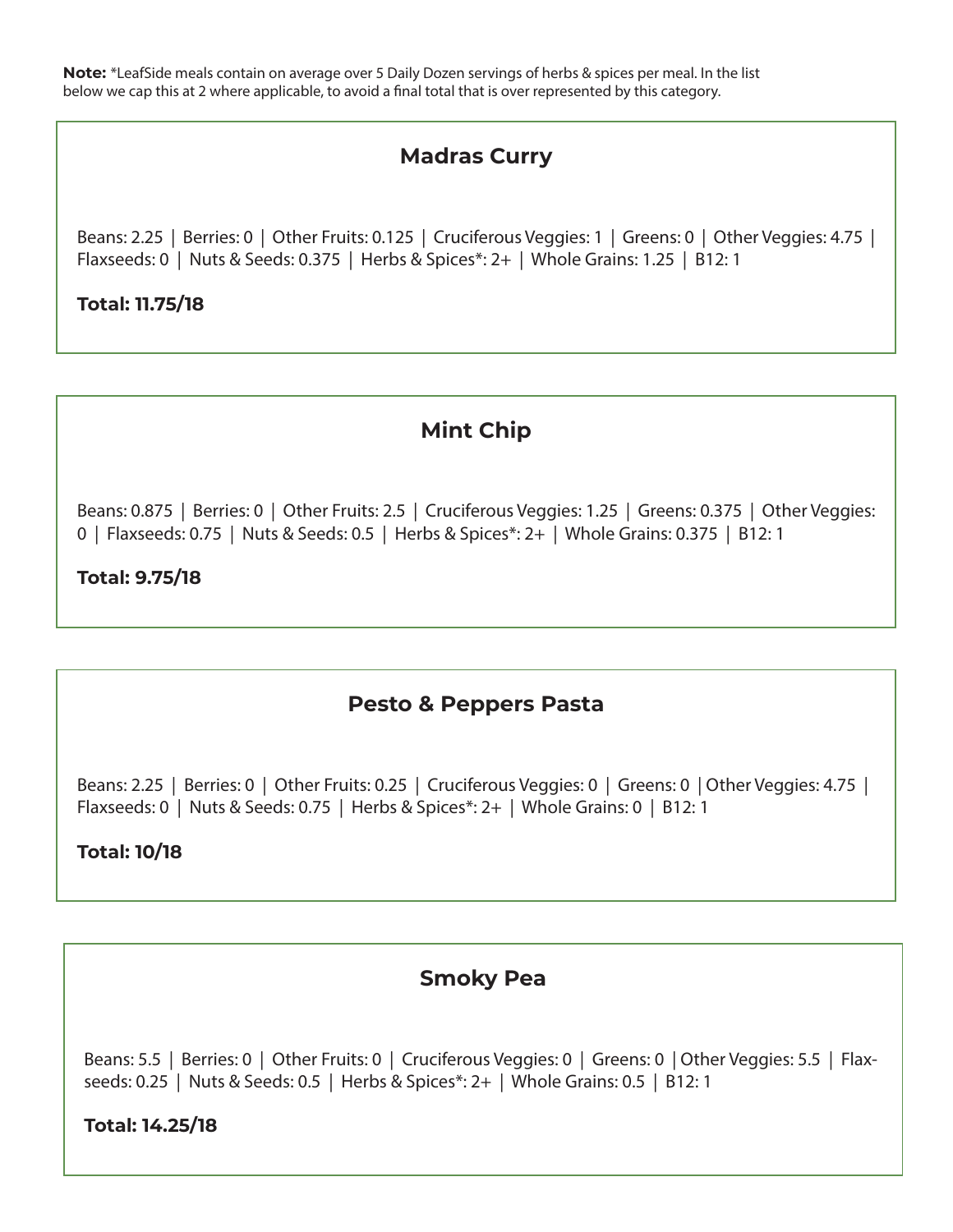# **Golden Garlic Bean**

Beans: 1.375 | Berries: 0 | Other Fruits: 0.125 | Cruciferous Veggies: 1.25 | Greens: 0 | Other Veggies: 6.5 | Flaxseeds: 0 | Nuts & Seeds: 0.75 | Herbs & Spices\*: 2+ | Whole Grains: 0.25 | B12: 1

## **Total: 12.25/18**

# **Super Berry**

Beans: 0.75 | Berries: 2.5 | Other Fruits: 0.75 | Cruciferous Veggies: 1 | Greens: 0.75 | Other Veggies: 0.5 | Flaxseeds: 1 | Nuts & Seeds: 0.5 | Herbs & Spices\*: 2+ | Whole Grains: 0.5 | B12: 1

**Total: 10.25/18**

## **Sweet Potato Dal**

Beans: 1.75 | Berries: 0 | Other Fruits: 1 | Cruciferous Veggies: 0.5 | Greens: 0 | Other Veggies: 4.25 | Flaxseeds: 0.25 | Nuts & Seeds: 0.5 | Herbs & Spices\*: 2+ | Whole Grains: 0.5 | B12: 1

## **Total: 10.75/18**

## **Tex-Mex**

Beans: 1.5 | Berries: 0 | Other Fruits: 0.25 | Cruciferous Veggies: 1.5 | Greens: 0 | Other Veggies: 7 | Flaxseeds: 0.5 | Nuts & Seeds: 0.75 | Herbs & Spices\*: 2+ | Whole Grains: 1.25 | B12: 1

**Total: 14.75/18**